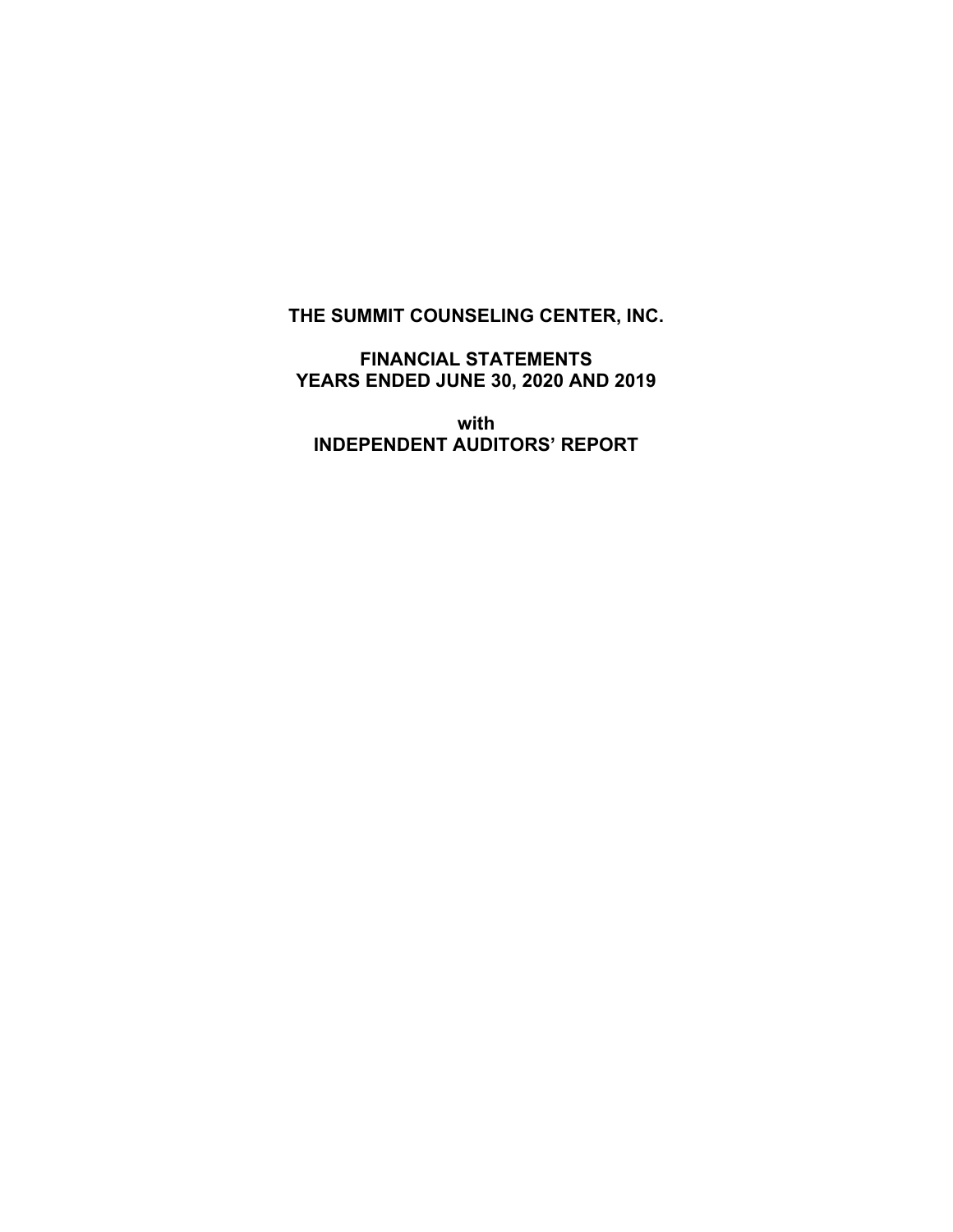# **TABLE OF CONTENTS**

| <b>INDEPENDENT AUDITORS' REPORT</b>               | $3 - 4$ |
|---------------------------------------------------|---------|
| STATEMENT OF FINANCIAL POSITION                   | 5       |
| STATEMENT OF ACTIVITIES AND CHANGES IN NET ASSETS | $6 - 7$ |
| STATEMENT OF FUNCTIONAL EXPENSES                  | $8-9$   |
| STATEMENT OF CASH FLOWS                           | 10      |
| NOTES TO FINANCIAL STATEMENTS                     | 11-18   |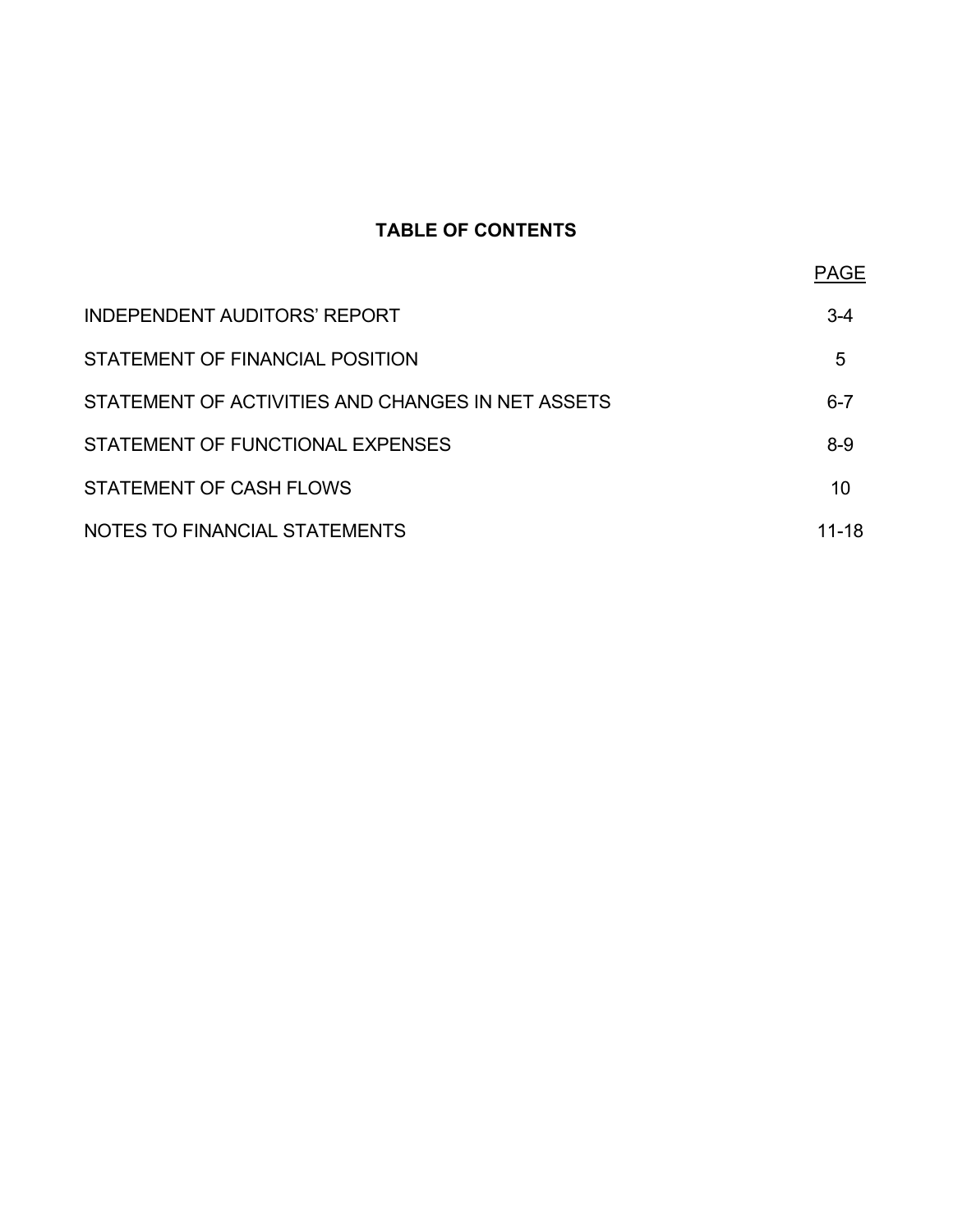

# **INDEPENDENT AUDITORS' REPORT**

# **Board of Directors The Summit Counseling Center, Inc.**

We have audited the accompanying financial statements of The Summit Counseling Center, Inc. (the "Summit"), which comprise the statement of financial position as of June 30, 2020 and 2019, and the related statements of activities and changes in net assets, functional expenses and cash flows for the years then ended, and the related notes to the financial statements.

## **Management's Responsibility for the Financial Statements**

Management is responsible for the preparation and fair presentation of these financial statements in accordance with accounting principles generally accepted in the United States of America ("GAAP"); this includes the design, implementation, and maintenance of internal control relevant to the preparation and fair presentation of financial statements that are free from material misstatement, whether due to fraud or error.

### **Auditors' Responsibility**

Our responsibility is to express an opinion on these financial statements based on our audits. We conducted our audits in accordance with auditing standards generally accepted in the United States of America. Those standards require that we plan and perform the audits to obtain reasonable assurance about whether the financial statements are free of material misstatement.

An audit involves performing procedures to obtain audit evidence about the amounts and disclosures in the financial statements. The procedures selected depend on the auditors' judgment, including the assessment of the risks of material misstatement of the financial statements, whether due to fraud or error. In making those risk assessments, the auditor considers internal control relevant to the Summit's preparation and fair presentation of the financial statements in order to design audit procedures that are appropriate in the circumstances, but not for the purpose of expressing an opinion on the effectiveness of the Summit's internal control. Accordingly, we express no such opinion. An audit also includes evaluating the appropriateness of accounting policies used and the reasonableness of significant accounting estimates made by management, as well as evaluating the overall presentation of the financial statements.

We believe that the audit evidence we have obtained is sufficient and appropriate to provide a basis for our audit opinion.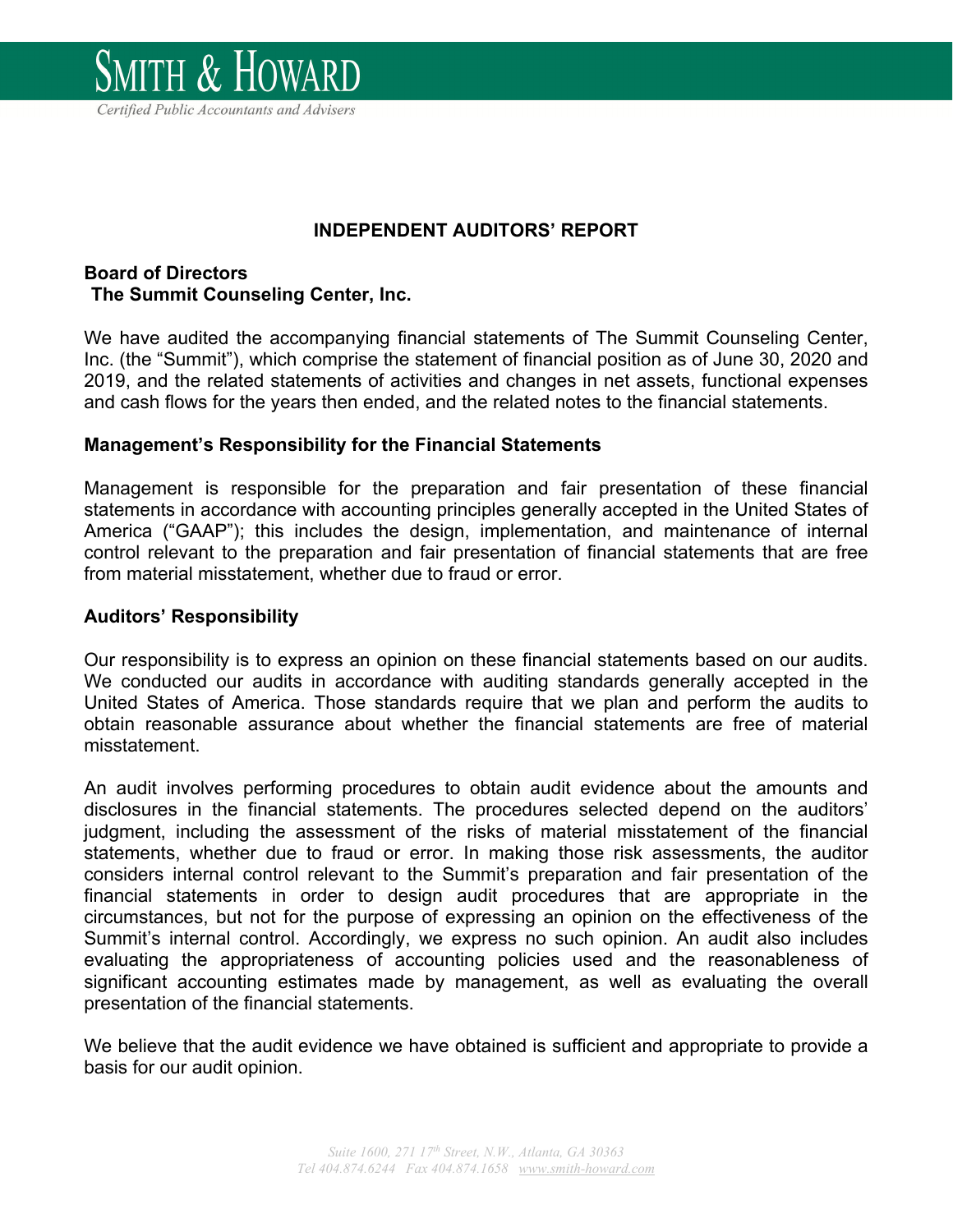**Opinion**

In our opinion, the financial statements referred to above present fairly, in all material respects, the financial position of the Summit as of June 30, 2020 and 2019, and the changes in net assets and cash flows for the years then ended in conformity with GAAP.<br>
Symbol  $\frac{2}{3} + \frac{1}{6}$ 

February 25, 2021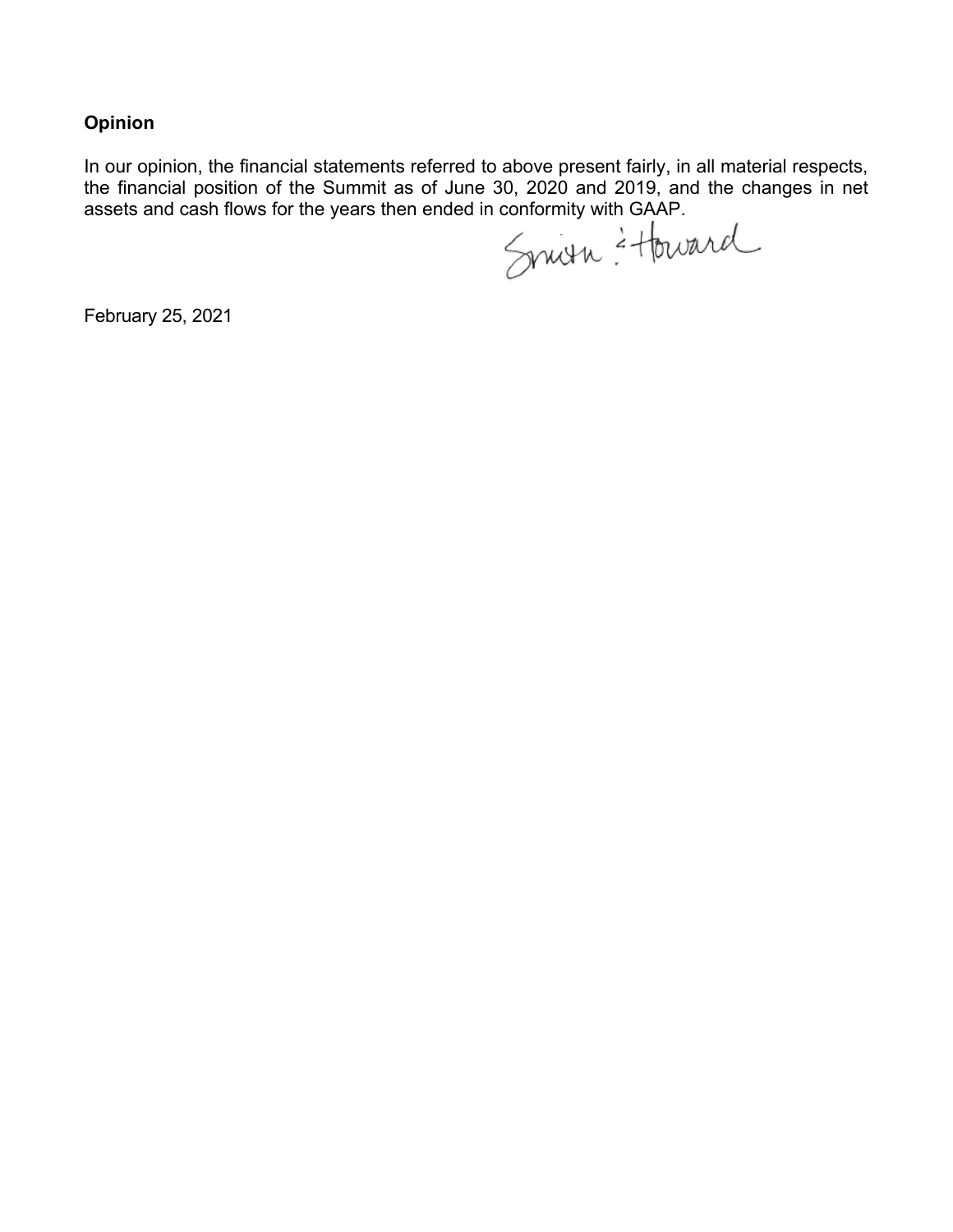# **THE SUMMIT COUNSELING CENTER, INC. STATEMENT OF FINANCIAL POSITION JUNE 30, 2020 AND 2019**

| <b>ASSETS</b>                                           |                         |                           |                  |
|---------------------------------------------------------|-------------------------|---------------------------|------------------|
|                                                         | 2020                    |                           | 2019             |
| Cash and cash equivalents<br><b>Accounts receivable</b> | \$<br>687,225<br>67,409 | \$                        | 185,145<br>2,472 |
| Other                                                   |                         |                           | 27,001           |
| Property and equipment, net                             | 94,745                  |                           | 108,070          |
| <b>Total Assets</b>                                     | \$<br>849,379           | \$                        | 322,688          |
| <b>LIABILITIES AND NET ASSETS</b>                       |                         |                           |                  |
| Liabilities                                             |                         |                           |                  |
| Accounts payable and accrued expenses                   | \$<br>93,643            | $\boldsymbol{\mathsf{S}}$ | 112,186          |
| Refundable advance                                      | 13,358                  |                           |                  |
| <b>Contract liabilities - Unearned fees</b>             | 7,539                   |                           | 11,293           |
| Due to related entity                                   | 40,716                  |                           | 6,019            |
| <b>Total Liabilities</b>                                | 155,256                 |                           | 129,498          |
| <b>Net Assets</b>                                       |                         |                           |                  |
| <b>Without Donor Restrictions</b>                       |                         |                           |                  |
| Board designated                                        |                         |                           | 137,036          |
| Undesignated                                            | 548,545                 |                           | (88,086)         |
| <b>Total Without Donor Restrictions</b>                 | 548,545                 |                           | 48,950           |
| <b>With Donor Restrictions</b>                          | 145,578                 |                           | 144,240          |
|                                                         | 694,123                 |                           | 193,190          |
|                                                         | \$<br>849,379           | \$                        | 322,688          |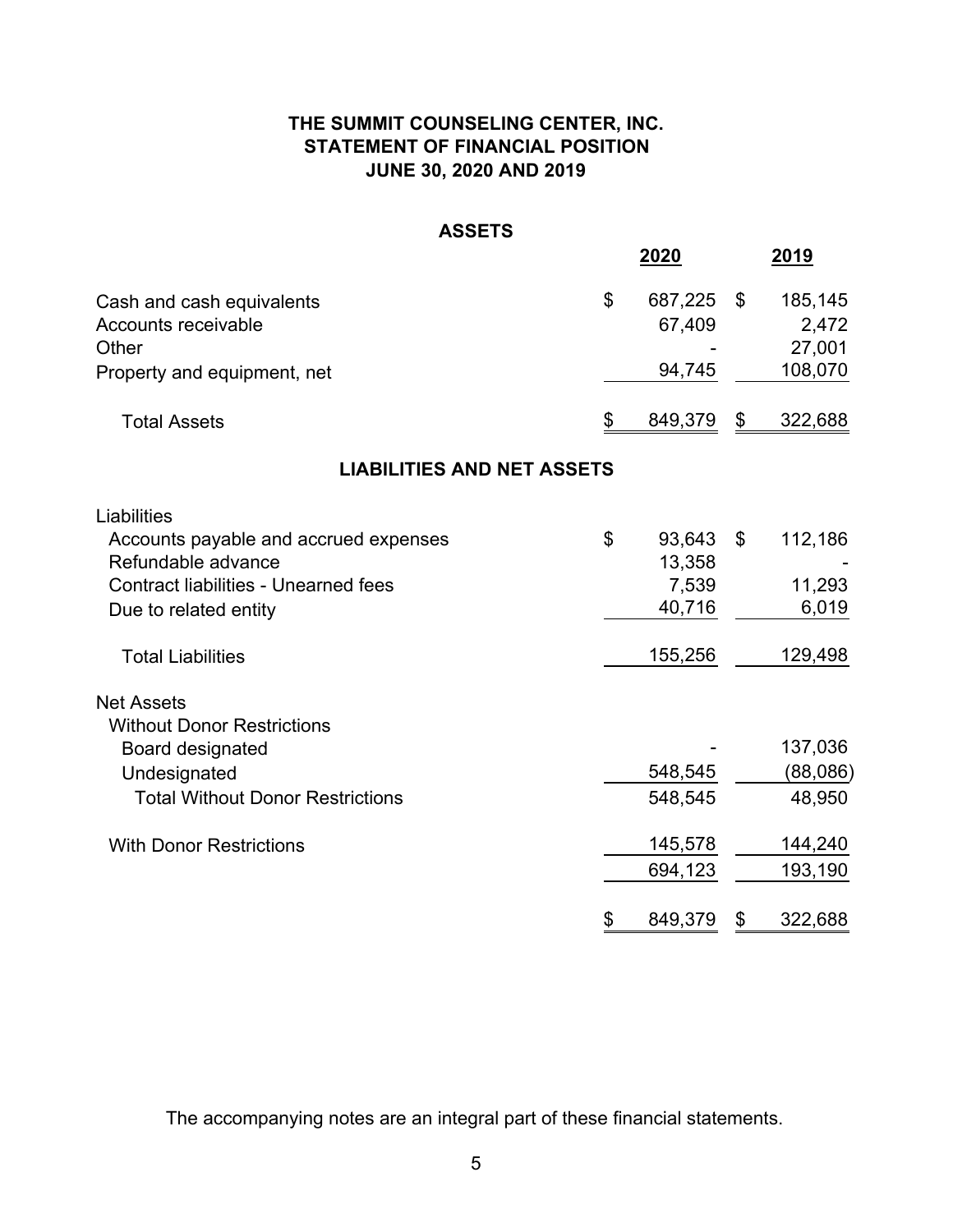#### **THE SUMMIT COUNSELING CENTER, INC. STATEMENT OF ACTIVITIES AND CHANGES IN NET ASSETS YEAR ENDED JUNE 30, 2020**

| Revenues and Other Support:<br>\$<br>2,339,945<br>\$<br>\$<br>Counseling fees<br>1,227,600<br>418,559<br>Contributions<br>67,814<br>Client assistance fund revenue<br>In-kind contributions<br>59,659<br>1,226,262<br>(1, 226, 262)<br>Net assets released from restrictions<br>4,112,239<br>1,338<br>Expenses:<br>3,528,104<br>Program<br>Management and general<br>315,217 | <b>Total</b> |
|------------------------------------------------------------------------------------------------------------------------------------------------------------------------------------------------------------------------------------------------------------------------------------------------------------------------------------------------------------------------------|--------------|
|                                                                                                                                                                                                                                                                                                                                                                              |              |
|                                                                                                                                                                                                                                                                                                                                                                              | 2,339,945    |
|                                                                                                                                                                                                                                                                                                                                                                              | 1,646,159    |
|                                                                                                                                                                                                                                                                                                                                                                              | 67,814       |
|                                                                                                                                                                                                                                                                                                                                                                              | 59,659       |
|                                                                                                                                                                                                                                                                                                                                                                              |              |
|                                                                                                                                                                                                                                                                                                                                                                              | 4,113,577    |
|                                                                                                                                                                                                                                                                                                                                                                              |              |
|                                                                                                                                                                                                                                                                                                                                                                              | 3,528,104    |
|                                                                                                                                                                                                                                                                                                                                                                              | 315,217      |
| 322,665<br>Fundraising                                                                                                                                                                                                                                                                                                                                                       | 322,665      |
| 4,165,986                                                                                                                                                                                                                                                                                                                                                                    | 4,165,986    |
| (53, 747)<br>1,338<br>Change in Net Assets from Operations                                                                                                                                                                                                                                                                                                                   | (52, 409)    |
| Other:                                                                                                                                                                                                                                                                                                                                                                       |              |
| 553,342<br>Paycheck protection program grant (Note 2)                                                                                                                                                                                                                                                                                                                        | 553,342      |
| 499,595<br>1,338<br>Change in Net Assets                                                                                                                                                                                                                                                                                                                                     | 500,933      |
| 48,950<br>144,240<br>Net Assets at Beginning of Year                                                                                                                                                                                                                                                                                                                         | 193,190      |
| 548,545<br>145,578<br>Net Assets at End of Year<br>\$<br>S<br>S                                                                                                                                                                                                                                                                                                              | 694,123      |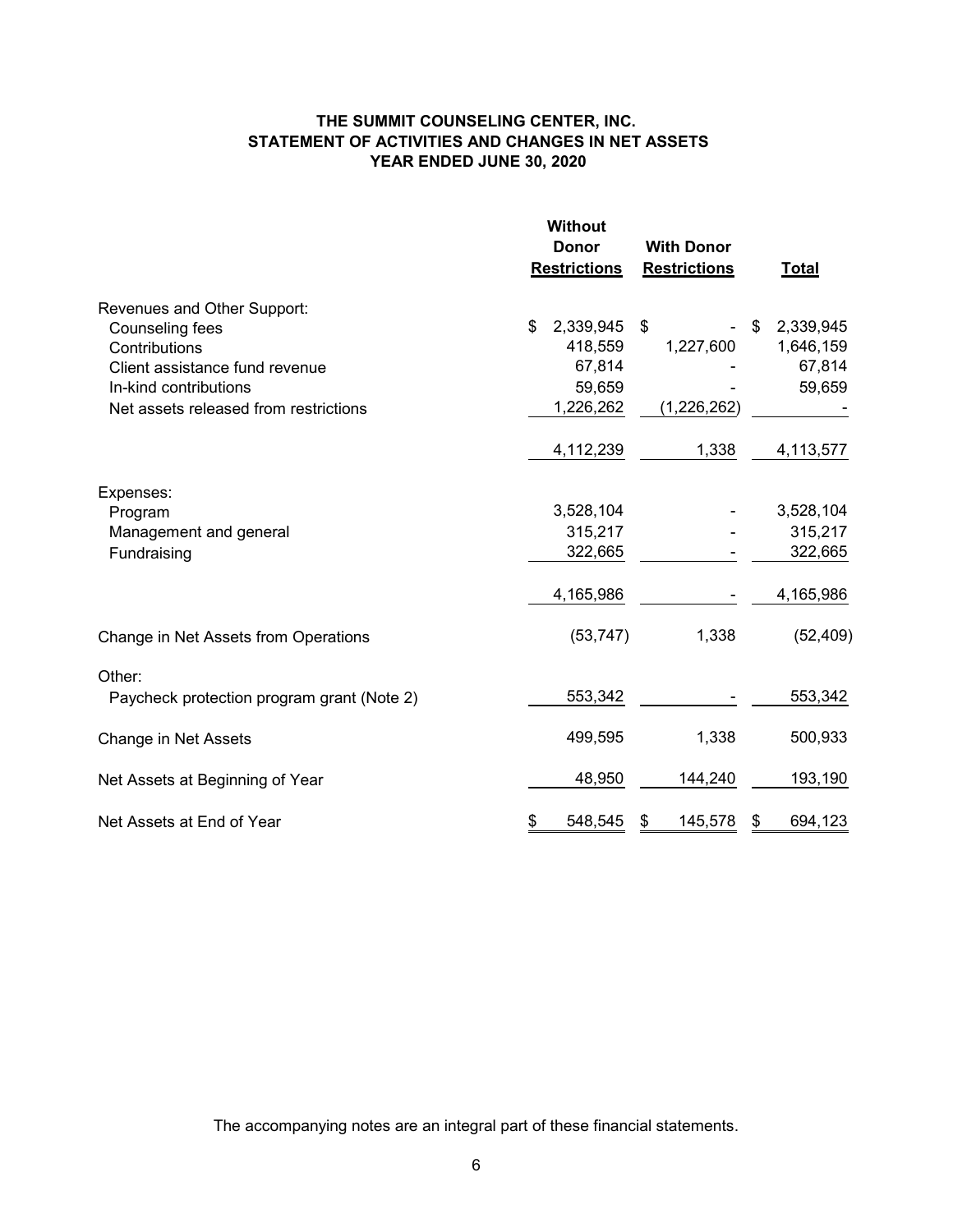#### **THE SUMMIT COUNSELING CENTER, INC. STATEMENT OF ACTIVITIES AND CHANGES IN NET ASSETS YEAR ENDED JUNE 30, 2019**

|                                       | <b>Without</b><br><b>Donor</b><br><b>Restrictions</b> | <b>With Donor</b><br><b>Restrictions</b> | <u>Total</u>    |
|---------------------------------------|-------------------------------------------------------|------------------------------------------|-----------------|
| Revenues and Other Support:           |                                                       |                                          |                 |
| Counseling fees                       | \$<br>2,361,266                                       | \$                                       | 2,361,266<br>\$ |
| Contributions                         | 467,493                                               | 280,437                                  | 747,930         |
| Client assistance fund revenue        | 363,920                                               |                                          | 363,920         |
| In-kind contributions<br>Other        | 166,331                                               |                                          | 166,331         |
| Net assets released from restrictions | 228,452                                               | (228,452)                                |                 |
|                                       | 3,587,462                                             | 51,985                                   | 3,639,447       |
| Expenses:                             |                                                       |                                          |                 |
| Program                               | 3,032,919                                             |                                          | 3,032,919       |
| Management and general                | 311,551                                               |                                          | 311,551         |
| Fundraising                           | 336,261                                               |                                          | 336,261         |
|                                       | 3,680,731                                             |                                          | 3,680,731       |
| Change in Net Assets                  | (93, 269)                                             | 51,985                                   | (41, 284)       |
| Net Assets at Beginning of Year       | 142,219                                               | 92,255                                   | 234,474         |
| Net Assets at End of Year             | 48,950<br>\$                                          | 144,240<br>\$                            | 193,190<br>S    |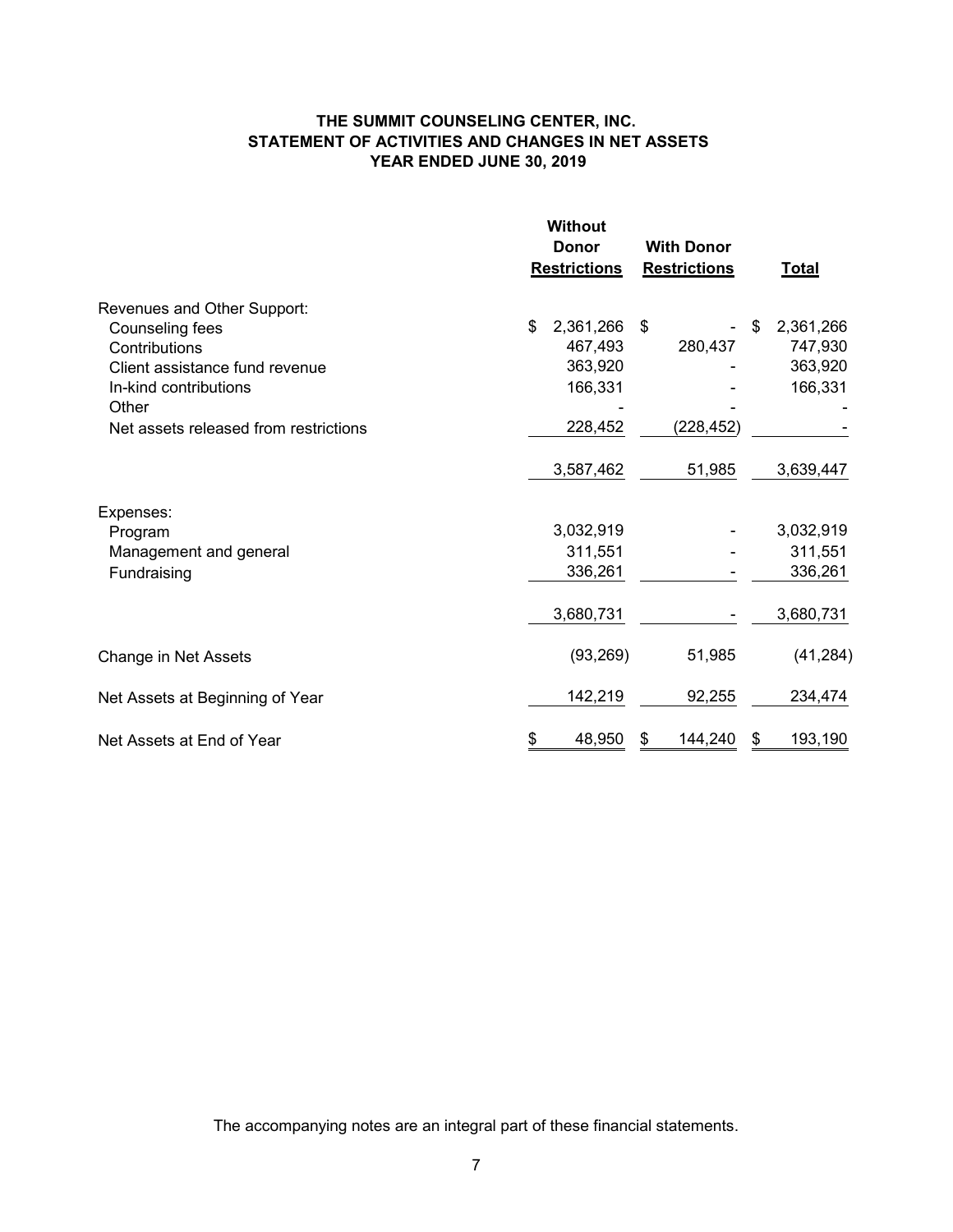# **THE SUMMIT COUNSELING CENTER, INC. STATEMENT OF FUNCTIONAL EXPENSES YEAR ENDED JUNE 30, 2020**

|                               | Program         | <b>Management</b><br>and General | <b>Fundraising</b> | <b>Total</b><br><b>Expenses</b> |
|-------------------------------|-----------------|----------------------------------|--------------------|---------------------------------|
| <b>Salaries</b>               | \$<br>2,893,811 | \$<br>218,037                    | \$<br>71,030       | \$<br>3,182,878                 |
| Events                        |                 |                                  | 241,221            | 241,221                         |
| Occupancy                     | 127,081         | 33,888                           | 8,472              | 169,441                         |
| Clinical program              | 170,421         | 3,428                            | 50                 | 173,899                         |
| Information technology        | 90,404          | 30,135                           |                    | 120,539                         |
| Advertising                   | 74,871          |                                  |                    | 74,871                          |
| <b>Banking</b>                | 83,874          | 856                              | 856                | 85,586                          |
| Depreciation and amortization | 36,772          | 12,257                           |                    | 49,029                          |
| Office                        | 15,376          | 4,100                            | 1,025              | 20,501                          |
| Administrative                | 17,622          | 5,872                            |                    | 23,494                          |
| <b>Professional fees</b>      | 7,576           | 6,542                            | 11                 | 14,129                          |
| Other                         | 10,296          | 102                              |                    | 10,398                          |
| <b>Total Expenses</b>         | \$<br>3,528,104 | \$<br>315,217                    | \$<br>322,665      | \$<br>4,165,986                 |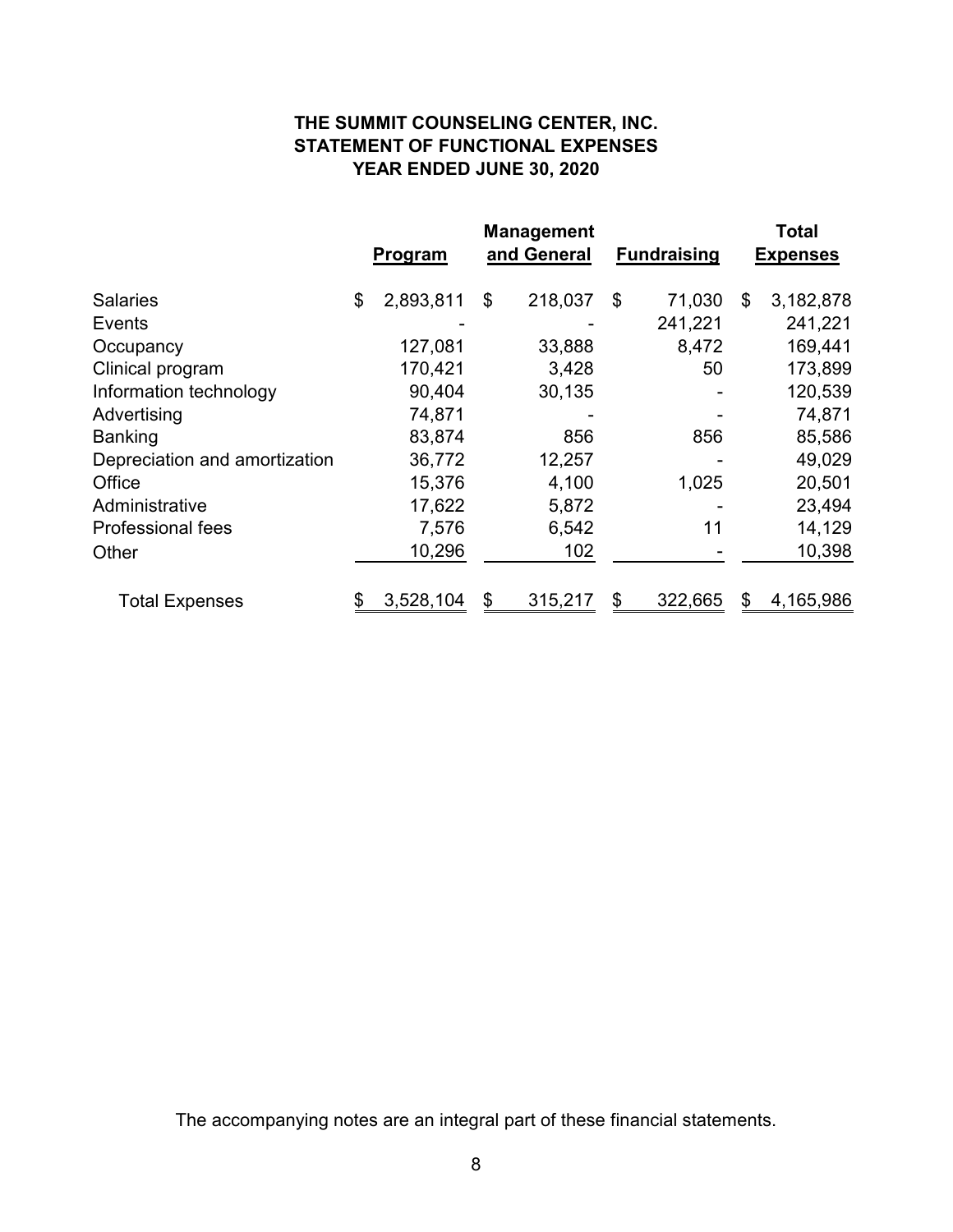# **THE SUMMIT COUNSELING CENTER, INC. STATEMENT OF FUNCTIONAL EXPENSES YEAR ENDED JUNE 30, 2019**

|                               | Program         | <b>Management</b><br>and General | <b>Fundraising</b> |    | <b>Total</b><br><b>Expenses</b> |
|-------------------------------|-----------------|----------------------------------|--------------------|----|---------------------------------|
| <b>Salaries</b>               | \$<br>2,362,777 | \$<br>199,221                    | \$<br>62,662       | \$ | 2,624,660                       |
| Events                        |                 |                                  | 258,505            |    | 258,505                         |
| Occupancy                     | 191,894         | 51,172                           | 12,793             |    | 255,859                         |
| Clinical program              | 126,562         | 2,525                            | 58                 |    | 129,145                         |
| Information technology        | 82,601          | 27,534                           |                    |    | 110,135                         |
| Advertising                   | 81,613          |                                  |                    |    | 81,613                          |
| <b>Banking</b>                | 83,708          | 854                              | 854                |    | 85,416                          |
| Depreciation and amortization | 33,808          | 11,269                           |                    |    | 45,077                          |
| Office                        | 19,753          | 5,267                            | 1,317              |    | 26,337                          |
| Administrative                | 15,000          | 5,000                            |                    |    | 20,000                          |
| <b>Professional fees</b>      | 15,361          | 8,342                            | 72                 |    | 23,775                          |
| Other                         | 19,842          | 367                              |                    |    | 20,209                          |
| <b>Total Expenses</b>         | \$<br>3,032,919 | \$<br>311,551                    | \$<br>336,261      | S  | 3,680,731                       |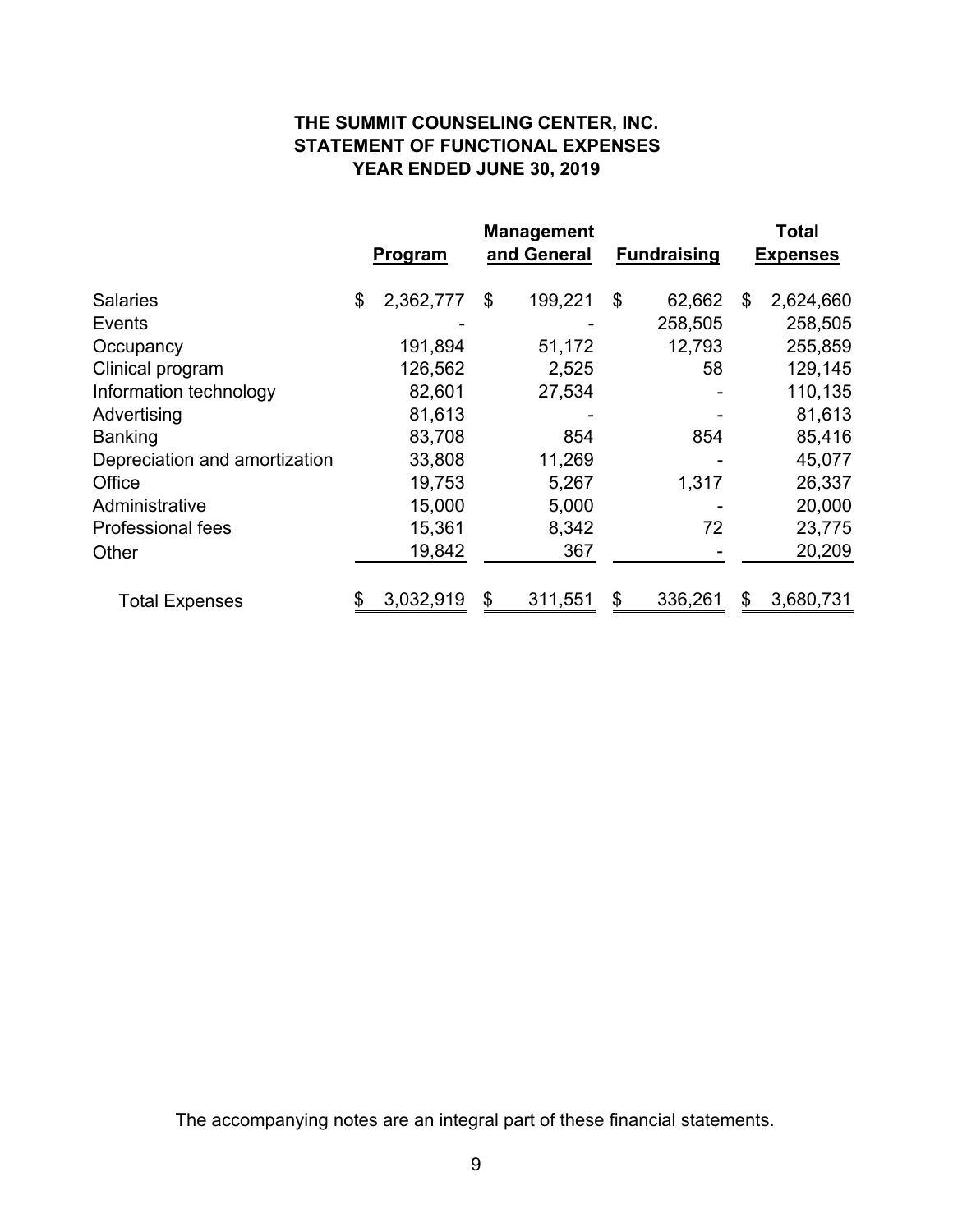# **THE SUMMIT COUNSELING CENTER, INC. STATEMENT OF CASH FLOWS YEARS ENDED JUNE 30, 2020 AND 2019**

|                                                                                                | 2020                |                           | 2019                  |
|------------------------------------------------------------------------------------------------|---------------------|---------------------------|-----------------------|
| <b>Cash Flows from Operating Activities:</b><br><b>Change in Net Assets</b>                    | \$<br>500,933       | $\boldsymbol{\mathsf{S}}$ | (41, 284)             |
| Adjustments to Reconcile Change in Net Assets<br>to Net Cash Provided by Operating Activities: |                     |                           |                       |
| Depreciation<br>Change in operating assets and liabilities:                                    | 49,029              |                           | 45,077                |
| <b>Accounts receivable</b><br>Other assets                                                     | (64, 937)<br>27,001 |                           | (2, 472)<br>(23, 947) |
| Due to related entity                                                                          | 34,697              |                           | 146,101               |
| Accounts payable and accrued expenses<br>Refundable advance                                    | (7, 125)<br>13,358  |                           | (10, 687)             |
| <b>Contract liabilities - Unearned fees</b>                                                    | (3, 754)            |                           | (4, 264)              |
| Total adjustments                                                                              | 48,269              |                           | 149,808               |
| Net Cash Provided by Operating Activities                                                      | 549,202             |                           | 108,524               |
| Cash Flows from Investing Activities:                                                          |                     |                           |                       |
| Purchases of property and equipment                                                            | (47,122)            |                           | (41, 243)             |
| Net Cash Required by Investing Activities                                                      | (47, 122)           |                           | (41, 243)             |
| Net Change in Cash and Cash Equivalents                                                        | 502,080             |                           | 67,281                |
| Cash and Cash Equivalents at Beginning of Year                                                 | 185,145             |                           | 117,864               |
| Cash and Cash Equivalents at End of Year                                                       | \$<br>687,225       | \$                        | 185,145               |

# **Supplemental Disclosure of Cash Flow Information:**

At June 30, 2019, accounts payable included \$11,418 related to purchases of property and equipment.

For the year ending June 30, 2020, paycheck protection program grant funds received of \$566,700 are included within cash flows from operating activities. See Note 2 for additional details.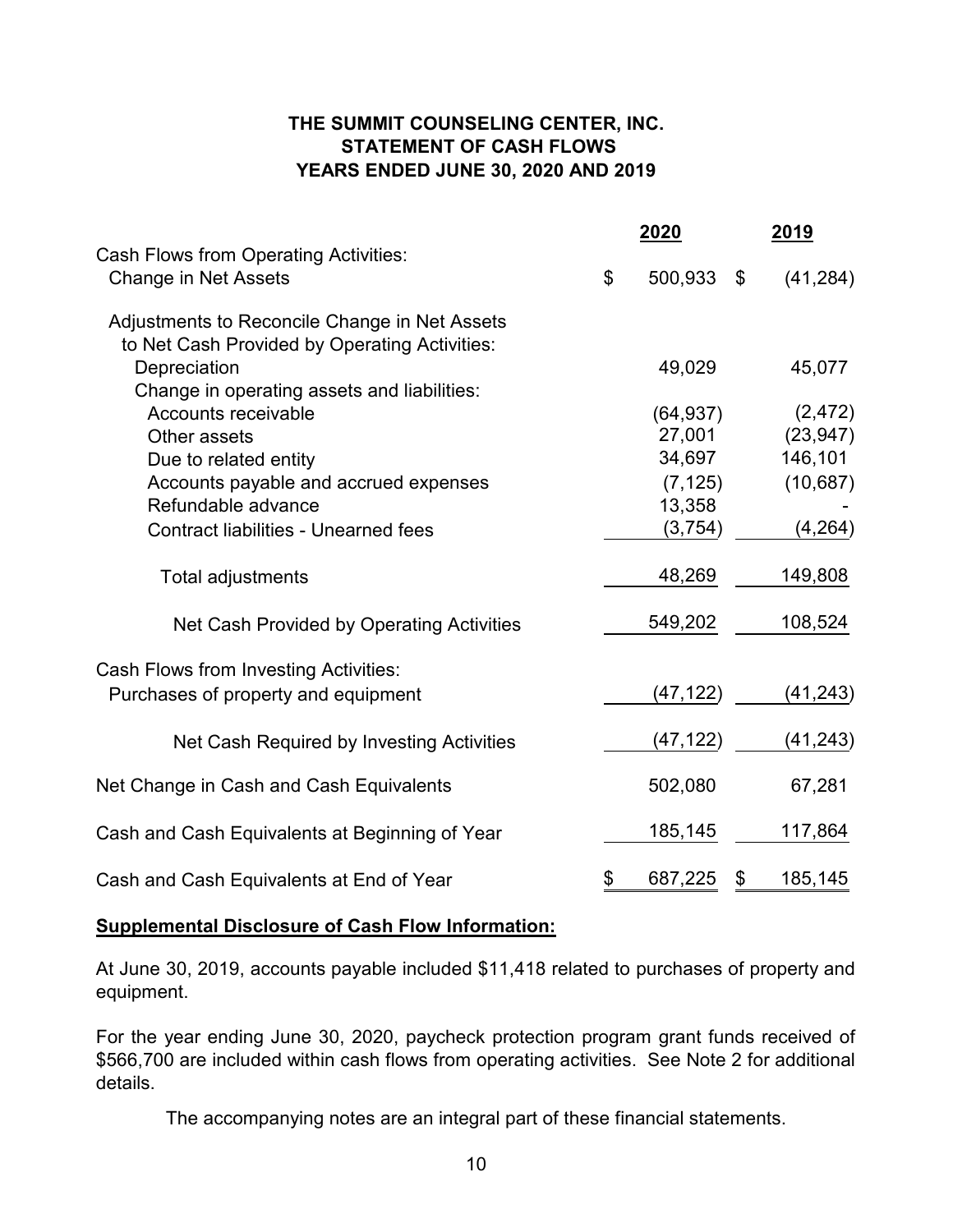# **NOTE 1 – ORGANIZATIONAL MATTERS**

## Nature of Organization

The Summit Counseling Center, Inc. (the "Summit") is a private, nonprofit communityfocused organization providing professional counseling services by state licensed and/or certified mental health professionals to the North Metro Atlanta community. The Summit's mission is to provide professional counseling, psychological services, mental health awareness and suicide prevention services utilizing an integrated approach to care for the whole person-body, mind, spirit and community. A wide spectrum of services is provided for adults, children, teens, and families including services for anxiety, depression, grief, trauma, and other mental health and substance use disorders. The Summit is committed to providing care for those who cannot afford the full cost of services through the Client Assistance Funds – subsidies composed of private donations, event-based fundraising proceeds, and partnerships. Through the innovative Summit OnSite School-Based Therapy program, in 2019-2020 The Summit provided onsite services in 28 Fulton and Dekalb County public schools (High Schools, Middle Schools, and Elementary Schools). The Summit partners with a wide range of community partners including churches, schools, businesses, foundations, individuals, and other nonprofit organizations to serve the North Metro Atlanta Community. The Summit is accredited by The Solihten Institute, Denver, Colorado.

## **NOTE 2 – SUMMARY OF SIGNIFICANT ACCOUNTING POLICIES**

#### Basis of Accounting

The Summit follows accounting standards set by the Financial Accounting Standards Board ("FASB"). The FASB sets accounting principles generally accepted in the United States of America ("GAAP").

#### New Accounting Policies

Effective July 1, 2019, the Summit adopted Accounting Standards Update ("ASU") 2014-09, "Revenue from Contracts with Customers" (Topic 606) and the related ASUs, which provided new guidance for revenue recognized from contracts with customers and replaced the previously existing revenue recognition guidance. ASU 2014-09 requires that revenue be recognized at an amount the Summit is entitled to upon transferring control of goods or services to customers, as opposed to when risks and rewards transfer to a customer. The Summit adopted the new ASU using the full retrospective approach. The adoption of this ASU did not have a significant impact on the Summit's financial statements.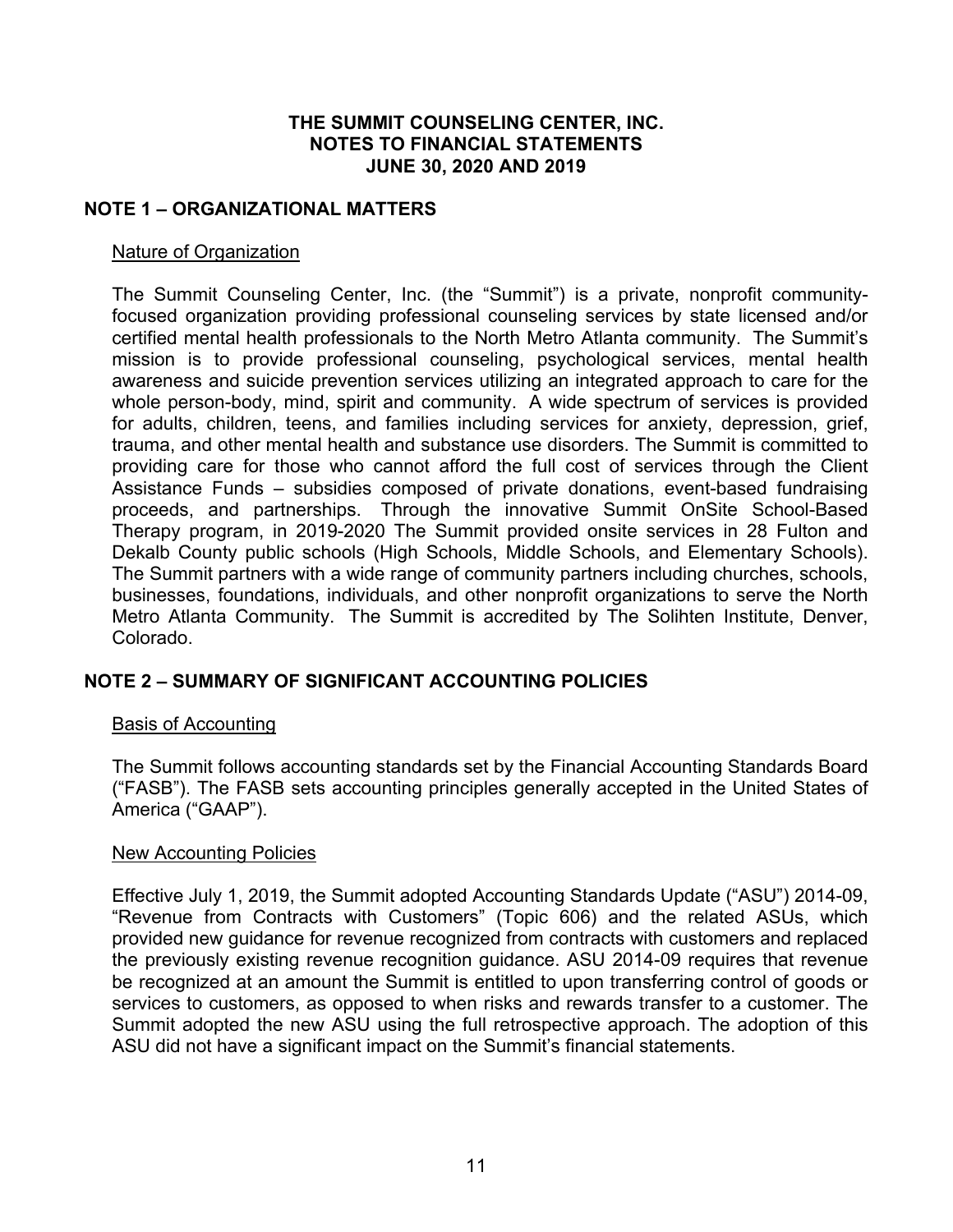## **NOTE 2 – SUMMARY OF SIGNIFICANT ACCOUNTING POLICIES (Continued)**

#### New Accounting Policies (Continued)

No changes were required to previously reported revenues or the beginning net asset balance as a result of the adoption, nor were any contract assets or contract liabilities created upon adoption of the standard. Based on the Summit's evaluation process and review of its contracts with customers, the timing and amount of revenue recognized previously is consistent with how revenue is recognized under the new standard.

In June 2018, the Financial Accounting Standards Board (FASB) issued Accounting Standards Update (ASU) 2018-08, Not-for-Profit Entities: Topic 958. The amendments in this ASU provide a more robust framework to determine when a transaction should be accounted for as a contribution under Subtopic 958-605 or as an exchange transaction accounted for under other guidance. The amendments also provide additional guidance about how to determine whether a contribution is conditional. The Summit adopted this ASU on July 1, 2019.

The Summit implemented ASU 2018-08 using a full retrospective method of application. The adoption of ASU 2018-08 resulted in changes to the disclosure of revenue. There were no material changes to the recognition or presentation of revenue as a result of the application of ASU 2018-08. As a result, no cumulative effect adjustment was recorded upon adoption.

#### Financial Statement Presentation

The Summit prepares its financial statements using the accrual method of accounting; consequently, revenues and the related assets are recognized when earned and expenditures are recognized when the obligation is incurred.

Net assets, revenue, and support are classified based on the existence or absence of donor-imposed restrictions. Accordingly, net assets and changes therein are classified and reported as follows:

Net Assets Without Donor Restrictions – Net assets available for use in general operations and not subject to donor restrictions. Included within this category are Boarddesignated net assets, which are funds not specifically restricted by outside donors, but designated by the Board of Directors for a specific purpose.

Net Assets With Donor Restrictions – Net assets subject to donor-imposed restrictions. Some donor-imposed restrictions are temporary in nature, such as those that will be met by the passage of time or other events specified by the donor. Other donorimposed restrictions are perpetual in nature, where the donor stipulates that such resources be maintained in perpetuity.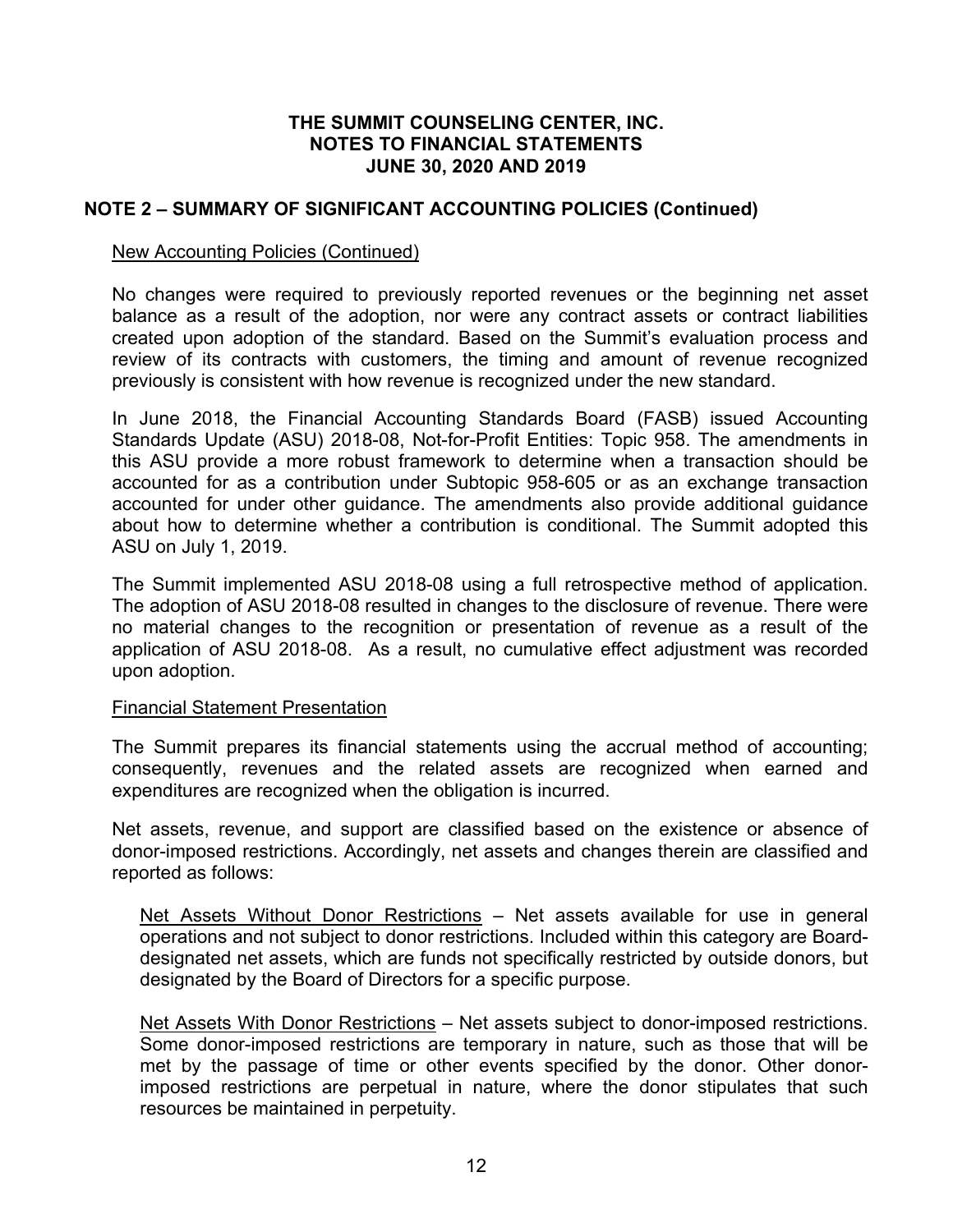## **NOTE 2 – SUMMARY OF SIGNIFICANT ACCOUNTING POLICIES (Continued)**

#### Reclassifications

Certain 2019 amounts have been reclassified to conform with the 2020 financial statement presentation.

#### Use of Estimates

The preparation of financial statements in conformity with GAAP requires management to make estimates and assumptions that affect the amounts recorded and disclosed in these financial statements. Actual results could differ from those estimates.

#### Functional Allocation of Expenses

The Summit allocates its expenses on a functional basis among its programs and supporting services. Expenses that can be identified with a specific program or supporting service are allocated directly. Expenses common to several functions are allocated according to the formula developed by management.

#### Advertising

Advertising costs are expensed as incurred. For the years ended June 30, 2020 and 2019, advertising expense totaled \$74,871 and \$81,613, respectively.

#### Revenue Recognition

#### *Counseling Fees*

Counseling center fees are due after services are performed and revenue is recognized in the period in which the services are provided. These services consist a single performance obligation and the counseling center collects fees in advance of services being performed and records as contract liabilities-unearned fees. The revenue is recognized when services are performed in the following fiscal year. Counseling center fees earned but uncollected at June 30, 2020 and 2019 were \$7,539 and \$11,293, respectively.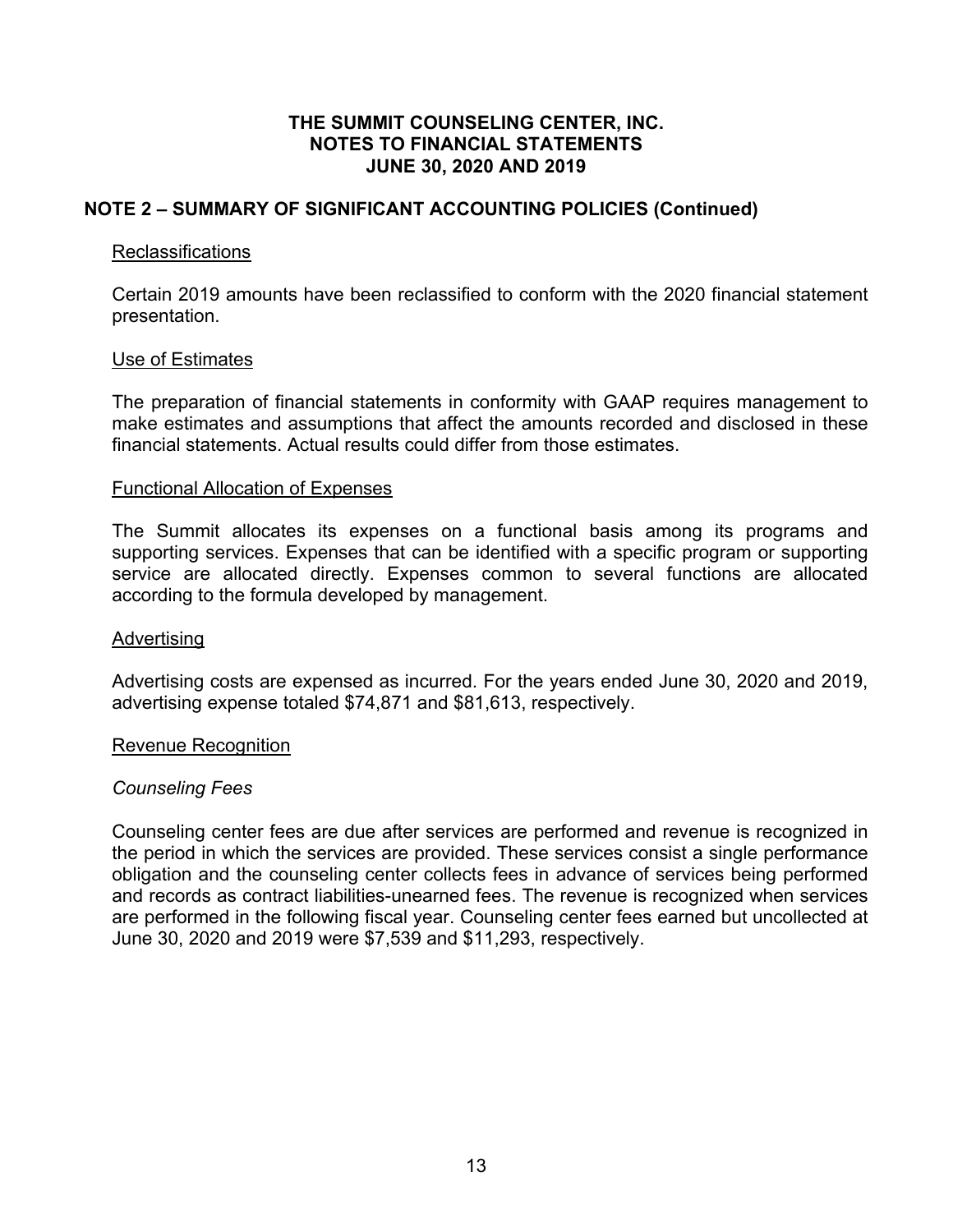# **NOTE 2 – SUMMARY OF SIGNIFICANT ACCOUNTING POLICIES (Continued)**

## Revenue Recognition (Continued)

## *Contributions*

The Summit reports contributions of cash and other assets as donor restricted support if they are received with donor stipulations that limit the use of the donated assets for a future accounting period or for a special purpose. When a donor restriction expires, that is, when a stipulated time restriction ends or purpose of restriction is accomplished, net assets with donor restrictions are reclassified to net assets without donor restrictions and reported in the statement of activities and net assets as net assets released from restrictions. When donor restricted contributions are received, and the restrictions are met in the same accounting period, they are reported as increased in net assets with donor restrictions and net assets released from restrictions.

The Summit reports gifts of land, buildings and equipment, or the right to use those assets at estimated fair value as unrestricted support unless explicit donor stipulations specify how the donated assets must be used. Gifts of long-lived assets with explicit restrictions specify how the assets are to be used and gifts of cash or other assets that must be used to acquire long-lived assets are reported as donor restricted support.

## *Client Assistance Fund Revenue*

Client Assistance Funds are funds received to provide fee subsidies for those clients who cannot afford the full cost of therapy. After providing a discounted rate, the Summit subsidizes this care with Client Assistance Funds. These funds are obtained from a variety of sources including private donations, a portion of event-based fundraising proceeds, and partnerships with congregations, corporations and foundations.

## *Gifts-In-Kind*

Donated goods and services are reflected as contributions in the accompanying financial statements at their estimated fair values at the date of receipt. The value of donated services is recorded in the financial statements if the services create or enhance nonfinancial assets or require specialized skill that would typically need to be purchased if not donated. Services donated to the Summit are only recognized in the financial statements when utilized. During the years ended June 30, 2020 and 2019, the Summit received and utilized approximately \$60,000 and \$166,000 in donated goods and services, respectively.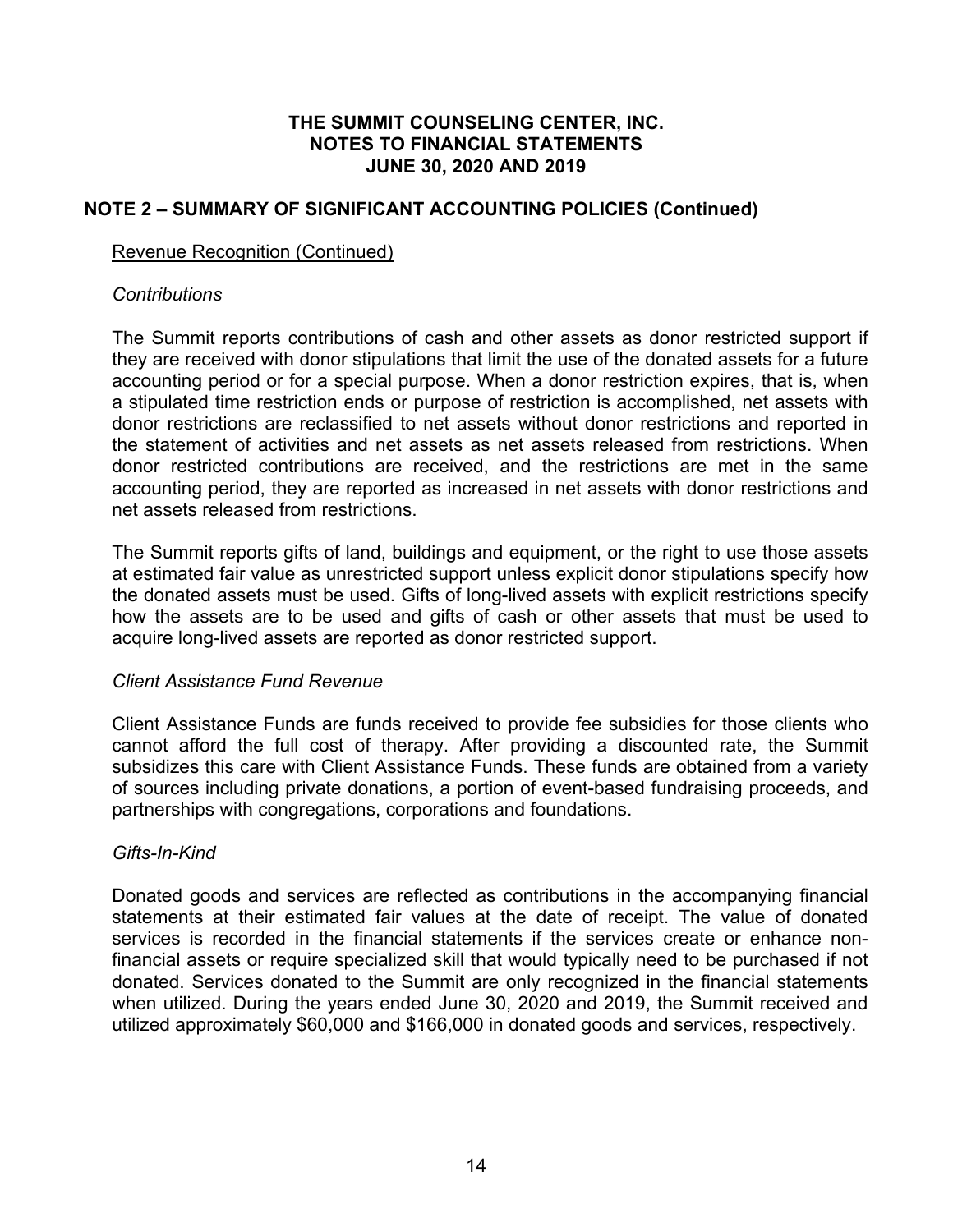## **NOTE 2 – SUMMARY OF SIGNIFICANT ACCOUNTING POLICIES (Continued)**

### Cash and Cash Equivalents

Cash and cash equivalents include cash and highly liquid investments that are readily convertible into cash and have a maturity of ninety days or less from the date of purchase. At times, cash and cash equivalent balances exceed federally insured amounts. The Summit believes it reduces risks associated with balances in excess of federally insured amounts by maintaining its cash with major financial institutions with sound financial standing. If liquidity issues arise in the global credit and capital markets, it is at least reasonably possible that these changes in risks could materially affect the amounts reported in the accompanying financial statements.

#### Property and Equipment

Acquisitions of property and equipment in excess of \$1,500 are capitalized. Property, equipment and leasehold improvements are depreciated and amortized using the straightline method over the estimated useful lives of the assets of 3-30 years.

Property and equipment of the Summit consists of the following at June 30:

|                                                |    | 2020       |    | 2019      |
|------------------------------------------------|----|------------|----|-----------|
| <b>Building Improvements</b>                   | \$ | 71,964     | \$ | 71,964    |
| <b>Furniture and Equipment</b>                 |    | 76,821     |    | 68,988    |
| <b>Computers and Software</b>                  |    | 122,276    |    | 115,455   |
| Leasehold Improvements                         |    | 71,143     |    | 50,093    |
|                                                |    | 342,204    |    | 306,500   |
| Less Accumulated Depreciation and Amortization |    | (247, 459) |    | (198,430) |
|                                                | S  | 94,745     | S  | 108,070   |

Depreciation expense was \$49,029 and \$45,077 for the years ending June 30, 2020 and 2019, respectively.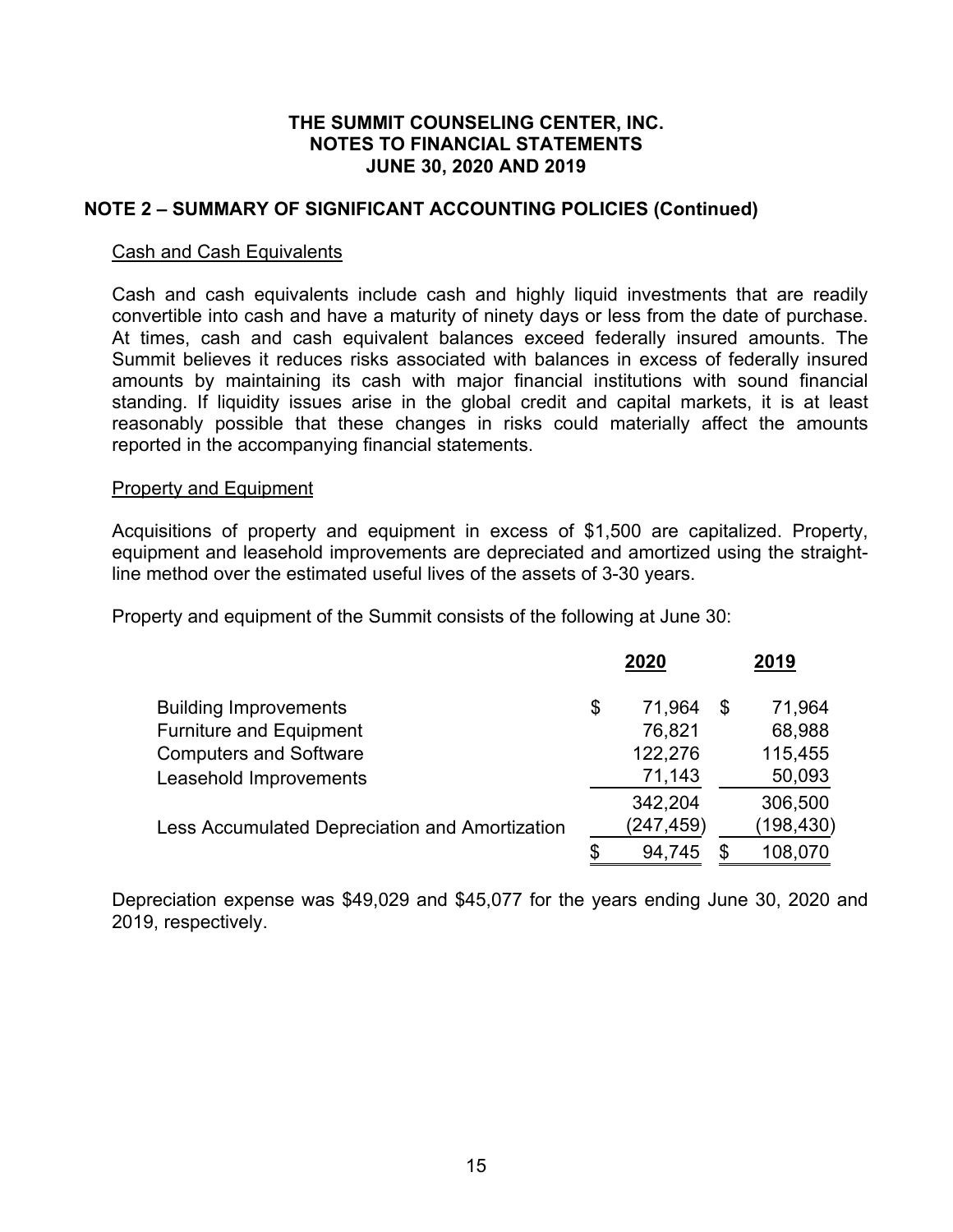## **NOTE 2 – SUMMARY OF SIGNIFICANT ACCOUNTING POLICIES (Continued)**

## Income Taxes

The Summit is exempt from federal and state income taxes under Internal Revenue Code Section 501(c)(3). Accordingly, no provision for incomes taxes has been made.

The Summit annually evaluates all federal and state income tax positions. This process includes an analysis of whether these income tax positions the Summit takes meet the definition of an uncertain tax position under the Income Taxes Topic of the Financial Accounting Standards Codification. Management believes the Summit is no longer subject to income tax examinations for tax years ending before June 30, 2017.

## Paycheck Protection Program Grant

In April 2020, the Summit obtained a Small Business Administration ("SBA") loan under the Paycheck Protection Program ("PPP") in the amount of \$566,700. The PPP loan bears interest at 1.00% and may require repayment under certain circumstances. Under the terms of Coronavirus Aid, Relief, and Economic Securities Act (the "CARES Act") and the Paycheck Protection Program ("PPP"), the Summit may apply with the lending institution for PPP loan proceeds used within a specified time period to be forgiven, provided the proceeds are used to cover certain payroll and other expenses as defined by the CARES Act and the PPP. Initial repayments of the loan amount are deferred until the date the SBA remits the loan forgiveness funds to the lending institution, or until 10 months after the end of the forgiveness coverage period if the Summit does not apply for forgiveness. The loan currently matures in April 2022. The Summit intends for the loan to be forgiven and has treated the loan as a conditional grant under ASU 2018-08, recording the revenue when qualifying expenses have been incurred. At June 30, 2020, the Summit had utilized \$553,342 of PPP funding in qualifying expenses and is recorded as grant revenue within the consolidated statement of activities and changes in net assets. The remaining PPP funding balance of \$13,358 is recorded as a refundable advance in the consolidated statement of financial position at June 30, 2020. Subsequent to June 30, 2020, the Organization's forgiveness application was approved for the PPP loan under the terms of the CARES Act and the Organization received full forgiveness for the PPP loan from the SBA.

#### Risks and Uncertainties

The Summit has experienced a disruption of normal business operations caused from COVID-19. The overall financial impact cannot be determined through the date of this report, however, it is reasonably possible that changes in risks in the near term could occur which could result in a material change to the financial statements.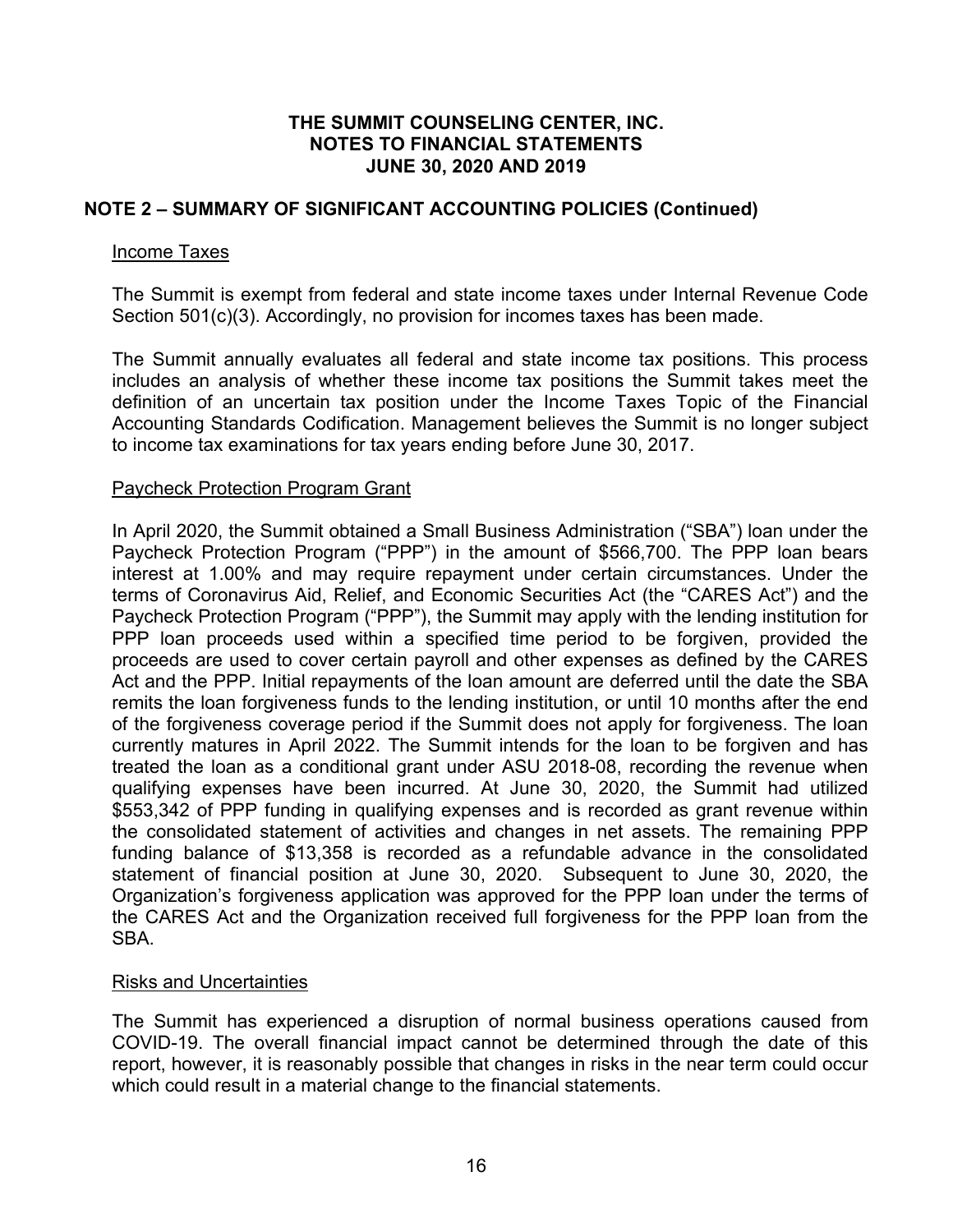## **NOTE 2 – SUMMARY OF SIGNIFICANT ACCOUNTING POLICIES (Continued)**

#### Subsequent Events

Management has evaluated subsequent events through the date of this report, which is the date the financial statements were available to be issued.

## **NOTE 3 – LINE OF CREDIT**

The Summit opened a line of credit in December 2019 with maximum borrowings of \$250,000 and an interest rate of LIBOR plus 2.0% (an effective rate of 2.15% at June 30, 2020). The line is guaranteed by an affiliated entity and matures in February 2022.

## **NOTE 4 – RELATED PARTY TRANSACTIONS**

The \$40,716 and \$6,019 balance due to a related entity at June 30, 2020 and 2019, respectively, represents net borrowings from an affiliated entity which are non-interest bearing.

The Summit shares operating expenses with an affiliated entity. Total shared operating expenses of \$20,000 were allocated to the Summit during each of the years ended June 30, 2020 and 2019.

The Summit uses certain facilities owned by affiliated entities at no cost. To account for this benefit, the Summit recognized in-kind revenue and expense of \$53,292 and \$159,875 for the years ended June 30, 2020 and 2019, respectively.

#### **NOTE 5 – EMPLOYEE BENEFIT PLAN**

The Summit provides a discretionary retirement program to its employees by utilization of an Internal Revenue Code Section 403(b) plan. The Summit matches the employees' contributions to a maximum of 4% of gross wages. Employees become eligible for this program after one year of employment and with a minimum of 1,000 hours of service. The Summit contributed and expensed approximately \$73,000 and \$58,000 to this program for the year ended June 30, 2020 and 2019, respectively.